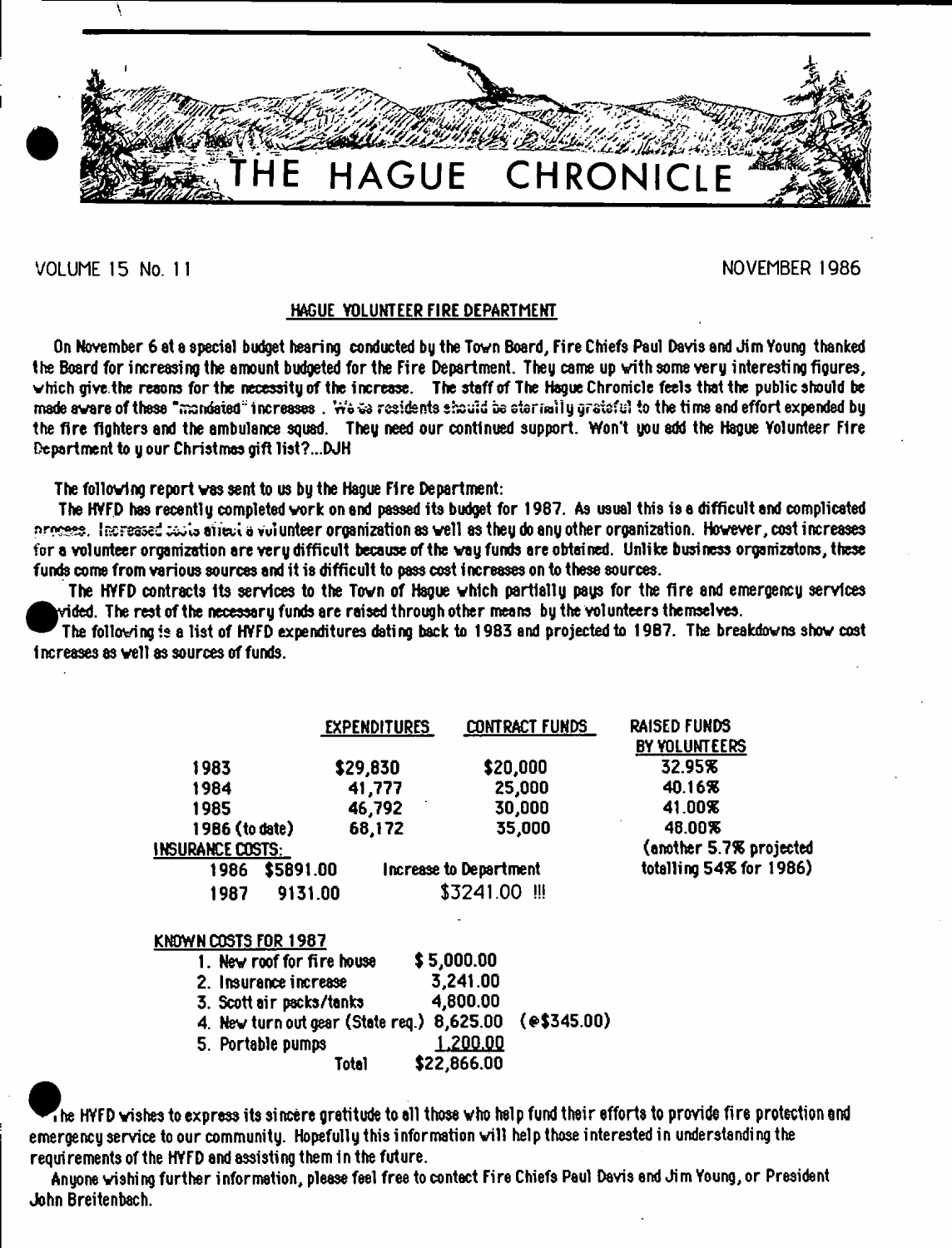#### MORE ON HAGUE VOLUNTEER FIRE DEPT.

The next meeting will be held December 1 at 7:30 PM at the Fi rehouse.

The Hague Volunteer Fire Dept, members would like to thank Ambery Butcher and the Silver Bay Association for the use of the dining room for our Columbus Day Dinner. It vas very successful and ve hope to see you there next year.

October statistics: 1 Fire alarm

4 Ambulance runs 191/2 man hours 183 miles ...Joanne Stormer

# AMERICAN LEGION

Regular meeting of Hague Post 1538, American Legion, vill be held at the Legion Home on Wed. December 3 at 7:30 PM, at vhich time plans for the annual Christmas party scheduled to be held on Saturday Dec. 13, will be finalized. Refreshments will be served following the business meeting, and all members are urged to attend.

#### LITERACY VOLUNTEER AFFILIATE FORMED

Do you know an adult non-reader??? One out of every five adult and young adult citizens in this country are unable to read. It is hard for those of us vho do read to imagine vhat life vould be like if ve could not. The non readers knov and they knov that it is frustrating and sometimes frightening.

Literacy Volunteers of America (LYA) has recently formed an affiliate in this area to serve the tovns of Hague, Putnam, Crovn Point and Ticonderoga. Instructors from all of these tovns have been trained aand are ready to vork with an; yone who has the desire to learn to read. Their services are FREE, it is confidential and it is individually tailored to meet the needs of each student. Remember there is no shame in not being able to read. The shame is not having the courage to learn.

If you vent more information about learning to read, call 585-4454. You will be put in touch with a Literacy Volunteer vho can ansver your questions.

#### \*\*\*\*\*\*\*\*\*\*\*\*\*\*\*\*\*\*\*\*\*\*\*\*\*\*\*\*

"Discontent is the penalty ve pay for being ungrateful for vhat ve have."

### WILLY C'S OCT/NOV WEATHER NOTES

October sped along about the same as reported last month, but vith some additional beautiful sunny days. Our lov temperature occurred the last day of the month vith 28 degrees F lake side, 16 degrees F up slope. Our high of 72 degrees on the 1st vas reported last issue. Only 1.85 inches of rain, one of the driest months of the year. Average temperature for the month fell below normal for year to date. So far this year temperatures are 6.4% below normal and 16.5% below last year, vhich upon this kind of reflection seems most balmy. We lost another 1 hr. and 28 min. of daylight in October.

November has started off vith a very business like approach to vinter early on in the month. 2-1/2 inches of snov lakeside vith a temperature at 24 degrees on the 5th and 6th, 3-1/2 Inches of snov vith 12 degrees at our mountain lookout. Plows were out and all those good things. More snov and cold further back tovard Chestertovn.

Today, Nov. 11, it has been snoving all day, but fortunately It has been melting at lake level. Not so at higher elevations. Plovs have been out

Water temperature is 50-1/2 degrees - air temperature 34 degrees Cold air is expected to sweep in for the next several days.

Leaves nov have all fallen except for some stubborn oak species which will cling tenaciously through the vinter blasts only begrudgingly giving up their grip one by one as Mother Nature buffets them about. The pines are already clad in vhich veil over tvo veeks before Thanksgiving. November does indeed seem business like about vinter.

#### SENIOR CITIZENS

Seniors will hold their regular monthly meeting on December 25 at the George Traver home at Sabbath Day Point at the regular time - 1:30 PM. Everyone is asked to bring a Christmas tree ornament to exchange. Please gift vrap.

Mrs. Lindquist will be at the town hall on Dec. 10 from 11 AM to 2 PM to collect any small (but nev) Item you may have (gift vrapped and marked for a male or female) that will be used to fill Christmas stockings...GL

#### WINTER'S COMING

Dan Belden, Supervisor of Hlghvays for the Tovn of Hegue has announced that anyone needing barrels of sand at their homes should contact him at the Highvay Dept. 543-6500. Barrels are becoming a scarcity. Dan says that the highway dept, will pick them up at the end of the season so that they may be loaned again next year.

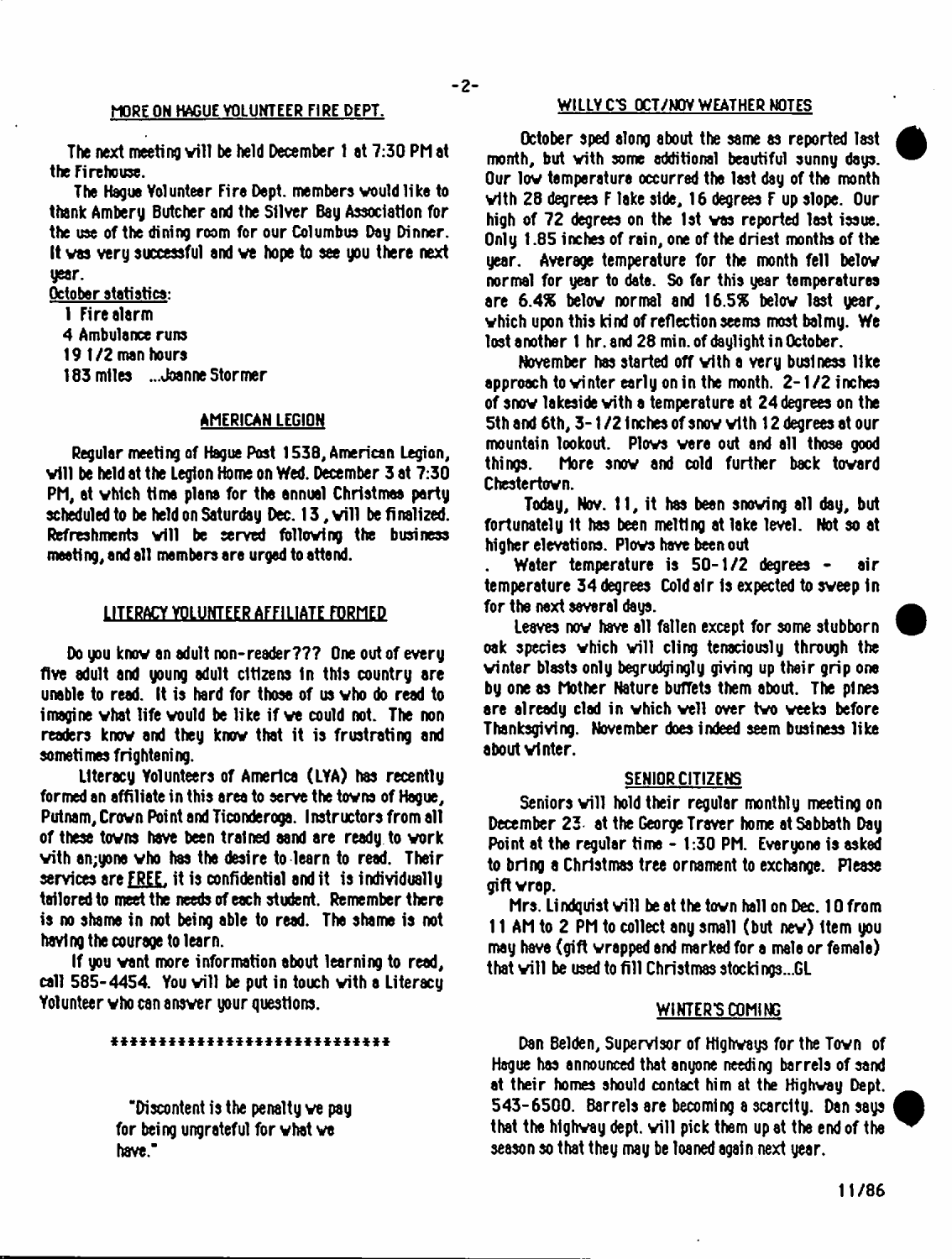# HAGUE TOWN BOARD MEETING- 11/11/86

The first order of business at the town board meeting<br>held on Tuesday, Nov. 11 concerned bids both to sell and<br>buy. Six bids were received on a 1981 GMC 1-ton truck<br>with plow and sander that Hague has for sale. The high bi Tha first order of business at the tovn board meeting Id on Tuesday, Nov. 11 concerned bids both to sell and buy. Six bidsvere received on a 1981 GMC 1-ton truck of \$8,100 made by the Roaring Brook Ranch, Lake Luzerne, vas accepted. For \$100 Frank Svinton (the only bidder) bought a "steam jenny" the tovn no longer uses. A bid from Tarco Mfg. Co. to sell Hague a new 1986-7 1-ton de luxe truck (dump, sander, chassis, plow) for \$28,951.68 will be accepted after review by D. Belden and R. Frasier making sure all specifications are met.

Tom Ulasevicz, APA executive director, thanked Supervisor Bolton for his help in setting up a Joint Planning effort vith the Warren County tovns of Lake George , Bolton, Hague, Queensbury, Horicon, the Yillage of Lake George and the APA. These communities all administer land use programs approved by APA. In an additional communique ve learned that \$40,000 has been made available for the administration of this program. High on the group's 11st of priorities Is concern over our failing vater quality brought about by our failing septic systems. Soil conditions will be assessed by the USDA  $\mathbf i$  il Conservation Service and new soil maps will be made available to the basin communities. Information will be made available to the public and the tovns more quickly and efficiently vith the installation of computers in the agency's office in Lake George and in the Warren County Office of Planning and Community Development.

Our state equalization and assessment rate has gone down from 46.49% in 1986 to 42.28% for 1987. This is about a 4% decrease.

Furnace tank installation to vait for sand to be stockpiled. The wood boiler at the town shed has been enclosed and a change in viring has been made to correct problems. The highvay auction netted \$255. Anyone vanting barrels of sand for vinter use please contact tovn shed NOW. Barrels are scarce. (See p. 2).

The 5-year plan for our town dock is under way with repair of understructure. Tvo Christmas trees have been planted, one at the intersection and one at Chamber of Commerce building.

In unfinished business Supervisor Bolton has sent the Van Buren Bay ordiranee (5 mph) to Bill Hennessey, chairman of Lake George Park Commission, for comments and approval. A meeting vas scheduled vith the ^iconderoga school officials to discuss possible return of o properties in Hague, an area adjacent to tovn shed and the ball field.

Several items of nev business Included a decision on junk automobiles. A resolution vas passed to give full time employees three extra vacation days each year beginning in 1987 as opposed to dollar increase.

Hague's nev zoning ordinance has been approved by the Warren County Planning Board and the APA.

Warren County committee reports tell us that a letter of credit for our community grant program has been received. County grant of \$81,000 for milfoil has been postponed vhile ve vait for an environmental impact study. Resource Recovery Plant in Fort Edvard has been approved.

Lake George Association resolution passed to approach ENCON about a change In lav vhich covers dispersal of sewage in Lake George Basin.

Weed control expert  $Dr.$  Boylon,  $(R.P.1.)$ , will be asked to provide his services to the county 1n 1987...GL

At a special meeting of the Town Board on November 6 the budget vas discussed. There vere no objections and the budget vas passed unanimously. Tovn tax has been cut, but county tax and special district taxes are increased.

## ZONING BOARD OF APPEALS 10/25/86

James Ward (Ward's Marina) vas present at the Oct. 23 meeting of the Zoning Board of Appeals to discuss the resolution passed unanimously at their Sept. 28 meeting., This resolution "endorsed and supported the actions of the Zoning Administrator set forth in Notice of Violation April 18, 1986 vhich orders removal of structure for vhich no land use permit has been issued."

The tovn of Hague has zoning regulations that have no bearing on those of other governmental agencies (ENCON, etc.) and must be adhered to. recommended vhenever planning to build, adding on, or tearing dovn or changing In any vay a structure, a zoning administrator can save you problems in the future and keep you abreast of our zoning regulations. These regulations are continually being updated.

Mr. Richard Feibusch has been appointed to the Zoning Board of Appeals to replace Everett Lee vho has resigned. Next regular meeting has been changed to November 20 because of Thanksgiving holiday...GL

#### LAST CHANCE !!!

For a limited time only, the town of Hague will truck your "junk car(s)" off your property FREE and you will be able to comply with the town's ordinance which prohibits junk cars. This is a "ONE TIME ONLY" deal and when the time period is over, you must haul your cars avay at your ovn expense. The Tovn Board intends to enforce the ordinance 8nd hopes that this good-vill gesture will get everyone off on the right track...dih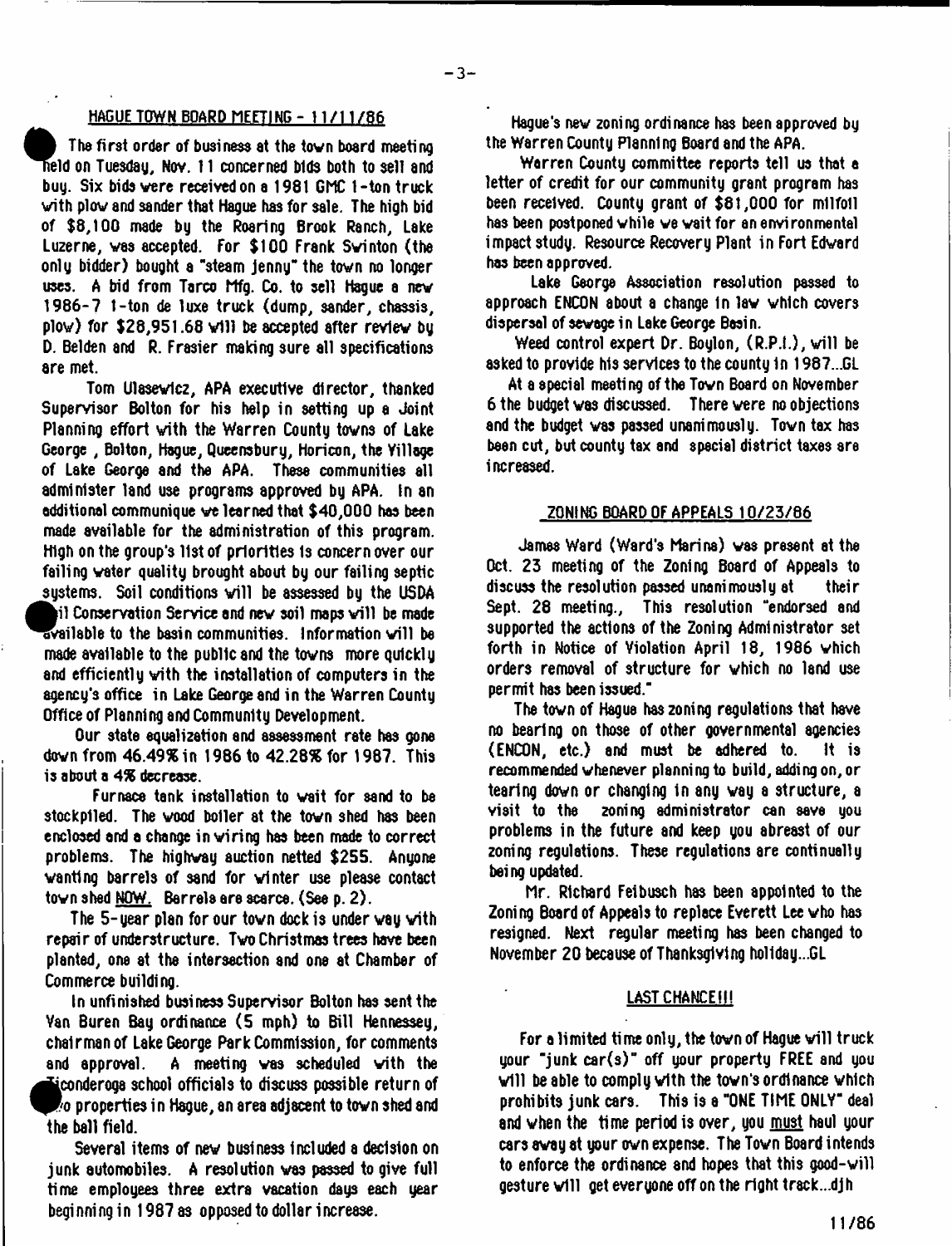#### **HAEIIF PIAMHIHG RHAPD 1 1 / 6 / B 6**

7 PM the public hearing re: two lot minor subdivision of peroperty owned by Pamela A. Peterson was held The property is located on Rt. 8 and is Section 1, Block 1 lot 3 on the Hague tax maps. Alison Craig made the presentation for Mrs. Peterson vho vas unable to attend. Adjoining neighbors, Mr. & Mrs. Kostides appeared and requested that as a matter of public record they had no objections. Noone spoke for or against the proposed subdivision. The public hearing vas adjourned.

The regular monthly meeting opened at the prescribed time at 7:30 PM vith all members present.

The Board approved the minor subdivision of Mrs. Peterson with the condition that off street parking would be provided for the lot containing 1.3 acres.

Rolf Ronnlng, on behalf of Frank and Rosemary Carney, requested a zoning map change for the Carney's Snug Harbor Cottages" property vhich is presently zoned Resource Conservation which requires 40 acre minimum lot size, to TR 1 vhich requires 1.1 acres per principal residence. Lake front property adjoining the Carney property to the north is presently zoned TR 1. The Board is to investigate why the zoning map shows the Carney lakefront property in Resource Conservation instead of TR-1.

Bill Morgan, of Morgan Marine, requested permission to add a 25'x 40' addition to an existing building so that he can increase his capacity to construct nev Hacker Craft boats. Presently, 31% of his property is covered by structures and the maximum square footage of land that may be covered by structures in a residential zone (TR-1 > Is 30%. The Board advised Mr. Morgan to take his request to the Zoning Board of Appeals for a variance.

Bob Katzman, developer of "Hague Commons" (formerly Locust Inn), requested permission to construct an 80' x 24\* 8-car garage. One garage space vould be allocated for each tovn house owner for summertime storage and to house boats in the vinter. The proposed garages vould be constructed parallel to the Hague brook in back of Locust inn. A decision on this matter vas postponed until the January 1987 meeting.

A discussion vas held concerning property owned by Clifton Frasier, Hollow Road. Mr. Frasier gave a lot to his daughter this past summer under Section 8.020 Gift, Devises and Inheritance. Said lot has since been sold.

Article 8, Section 8.020 permits individuals vho owned a parcel of land as of April, 1973 when the Adirondack Park Lav became effective, to give lots, parcels or sites to members of their family by bona fide gift that don't meet the overall intensity guidelines or the minimum lot size, for the purpose of constructing a single family dwelling or mobile home on any such lot, parcel or site. ALL OTHER PERMIT REQUIREMENTS AND RESTRICTIONS OF THIS ORDINANCE STILL APPLY.

Mr. Clifton Frasier requested a building permit for his nev home, already under construction on his 40 ecre parcel ...AC

# HAGUE TOWN COURT

10/15/86 - Pat Moore, Tlconderoga, charged vith failure to keep right. Fined \$25 plus \$10 surcharge. He vas also charged vith criminal possession of weapon 4th degree - postponed for one week.

Richard Slater, Ticonderoga pleaded guiltyto speeding. Fined \$35 plus \$10 surcharge.

Tim May charged vith unregistered motor cycle; no insurance, no inspectioon; speeding, aggravated unlicensed operation, alcohol related. Postponed for 2 weeks.

Small claims court - Frank Koenig, plaintiff, charged that Charles Moses cut wood on the Robert Akins property vhich vas not supposed to have been cut and charged more than amount previously agreed upon. Judge ruled in favor of the plaintiff - \$500.

10/22/86 - Two men, one from CT and one from Port Henry charged with speeding. Both fined \$35 plus  $$10$ surcharge.

Curt Jordon, Hague, vas charged vith violating minimum speed regulations. His request to be tried in another court vas denied. He is to appear Nov. 19.

 $10/19/86$  - Jennie Lou Decker charged with having an uninspected vehicle and improper directional signals. Has not yet appeared.

11/5/86 - Mr. Kedmenec, FL, charged vith operating vith suspended license and speeding. Fined \$50 for each offense and \$10 surcharge.

Mr. Jalonack, Ticonderoga, charged vith driving left of pavement markers and DWI. Adjourned until 11/22 in order to confer vith DA

Marlene Strieker, Ticonderoga, driving left of pavement markers. Plead guilty by mail and paid a \$20 fine plus \$10 surcharge.

11/12/86 - Robert LaBounty charged vith unsafe backing. Fined \$25 plus \$10 surcharge. Ruth Tefft charged vith speeding - fined \$10 plus \$10. RETRACTION - It vas incorrectly stated in October issue of The Hague Chronicle that harassment charges had been dropped against Joyce Monroe. We regret the error.

# PROPOSED BQCES ADDITION

On Monday, November 24, the voters of this area will be given an opportunity to vote for or against the proposed building addition for special education at the John Harrold Educational Center in Plattsburgh. Votin^P for the Ticonderoga Central School District residents on the proposed  $$3,600,000.$ , 23 classroom additon, will be on Monday, November 24 from 3 PM to 9 PM in the Ticonderoga High School Lobby.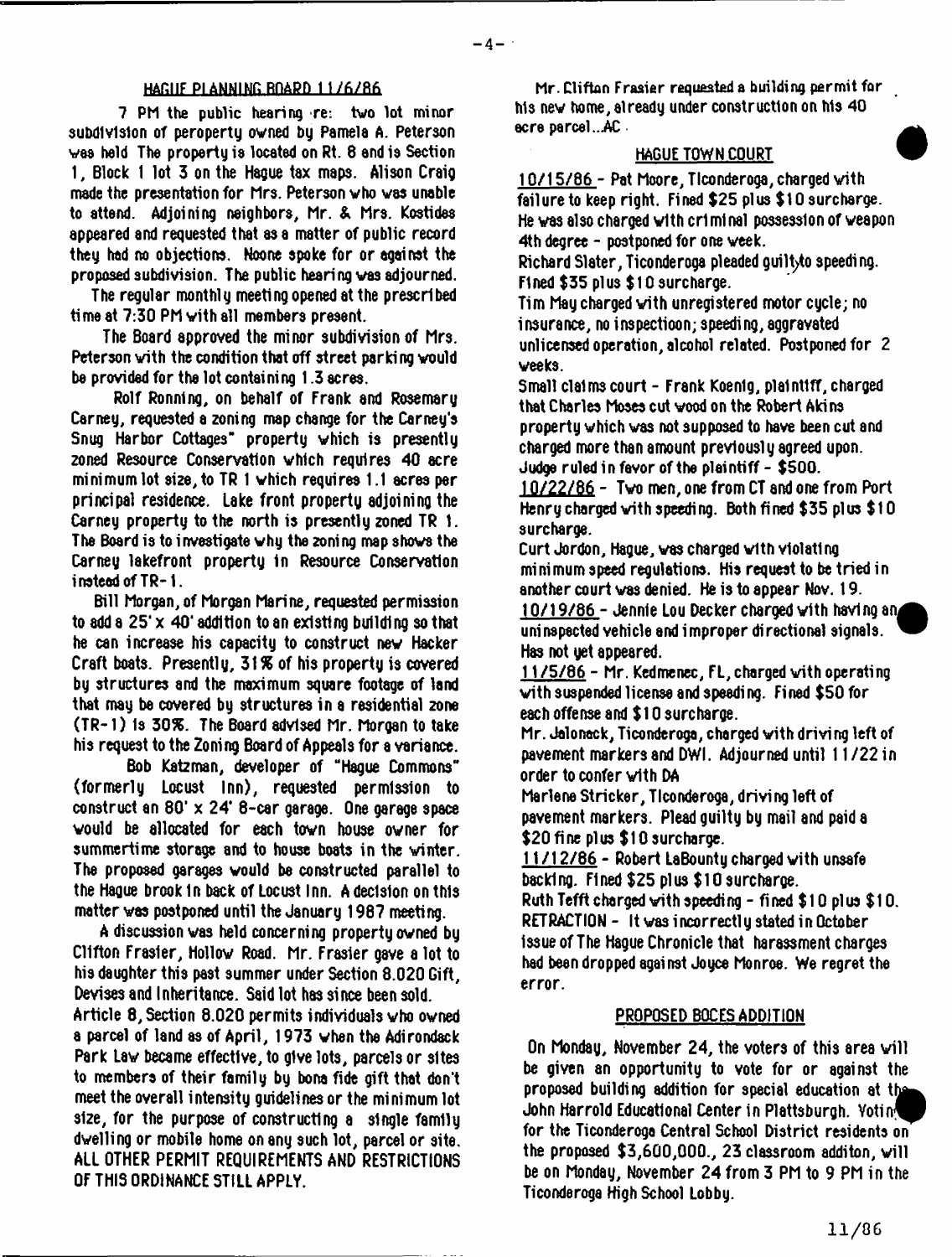#### . HAGUE HISTORICAL SOCIETY

Fran (Mrs. Bernard) Clifton gave a very fire talk to ^Arty-one members end guests of the Hague Historical society at their meeting, Nov. 13 In the Hague Baptist Church Annex. At this same meeting, Dottle Henry made a presentation of a model boat, The William Caldwell", the earliest steam boat on Lake George. This model .was the gift of Mrs. Louis Brock to the Historical Society. President Cole and Ylce- president Bill Glenn also reminded members that Mig and Jim Broderick have made a gift of the Warren County Atlas of 1816 to the society.

Clifton West, Hague historian, pointed out that he has a varied collection of local artifacts and photographs and volunteered to bring portable Items for show at future meetings. He also recounted several Incidents of visitors vho have come seeking ancestral tore.

Fran Clifton's talk in both content and presentation vas filled vith fact and humor. At the beginning she pointed to a large table display of photos, records, post cards, letters, maps, and books vhich amplify her report. She called our attention to the very first telegram ever received in Hague (1887)- a confirmation of an order for potatoes sent by Peck in NYC to the Cliftons.

Mrs. Clifton told hov, as a young girl in 1939 she  $\tt{split}$  plied for a summer job as waitress at the Rogers Rock Hotel. The Interview vas conducted by a formidable lady in gray chiffon. The hotel itself, built in 1874by J.Q.A. Treadway, vas an elegant structure and the atmosphere throughout vas formal, Including afternoon teas. This beautiful old structure vas razed In 1948.

Fran vent on to describe the original Island Harbor House, a large lovely structure on 9N on the shore of the lake. It burned down in 1933. Fortunately, Mrs. Mattie Clifton (Bernard's mother) had bought Colonel Mann's home which had been moved from Waltonton Island to the point and it vas adapted to hotel use and became the Island Harbor House hotel, it Is presently the home of the Lawrence family.

Her talk included twenty plus hotels in the Hague area from Sabbath Day Point House, Uncus, Silver Bay Association, Cape Cod Yillage, Arcady Country Club, Rising House and smaller houses such as the West Farm, Bartlett House, Hlovatha House, etc.

It vas a lively and descriptive report that kept the attention of everyone present.

During the social period delicious refreshments were 'ded by Lolly and Jack Armes.

**Exercised by Lolly and Jack Armes.**<br>
On December 11 Bea and Bob Cole are hosts at their<br>
Silver Bay home to members and guests for Christmas<br>
treats and Show and Tell of collectibles brought by those n December 11 Bea and Bob Cole are hosts at their Silver Bay home to members and quests for Christmas attending. ...BDG

# art *mm*

An exhlbit,Storied Shores: Lake Georoe In Legend and Bistoru. Nov at the N.Y. Historical Society, Nev York City, on Central Park West at 77th St. until January 11, 1987.

#### NATURE TRAIL OPENING

The Ticonderoga Central School District held Its official nature trail opening ceremony on Monday, Octobar 20. Dr. Harry Frederick, Superintendent of Schools, opened the program with welcoming remarks and introduction of quests. Mrs. Nancy Reale, representing the Board of Education followed vith a message hlghllghtl ng the school's efforts in promoting outdoor education and its positive Impact upon students.

The nature trail is open to the public. Anyone wishing to use an "Interpretive Nature Trail Guide" mey obtain one at the offices of the Elementary or Middle Schools. The trail 1s located behind the Elementary-Middle School gym. It vas funded In part by International Paper Company Foundation.

#### GREAT AMERICAN SMOKEOUT NOVEMBER 20

### DID YOU KNOW THAT:

The risk of developing lung cancer Is 10 times greater for smokers than for nonsmokers.

Lung cancer is largely a preventable disease. It is estimated that 83% of the cases of lung cancer could be avoided if individuals never took up smoking.

About 54 million Americans still smoke. Eighty-five percent of smokers would like to quit, surveys shov, and a great many have tried to quit at least once.

For most people, quitting the smoking habit "cold turkey" seems to vork bettor than a gradual tapering off, according to the experience of many ex-smokers.

SO COME ON - MAKE NOVEMBER 20 THE FIRST DAY OF THE REST OF YOUR LIFE. YOU'LL NEYER REGRET IT.

#### THE PASSING OF AN ERA

We vlsh to announce the sale of By-Weter Cabl ns, I nc. to Mr. James R. Leach of Albany, NY as of November 6, 1986,

We vfsh to thank all our many friends and customers of the past 38-years.....Louella and "Mac" Grimes. $\cdot$ 

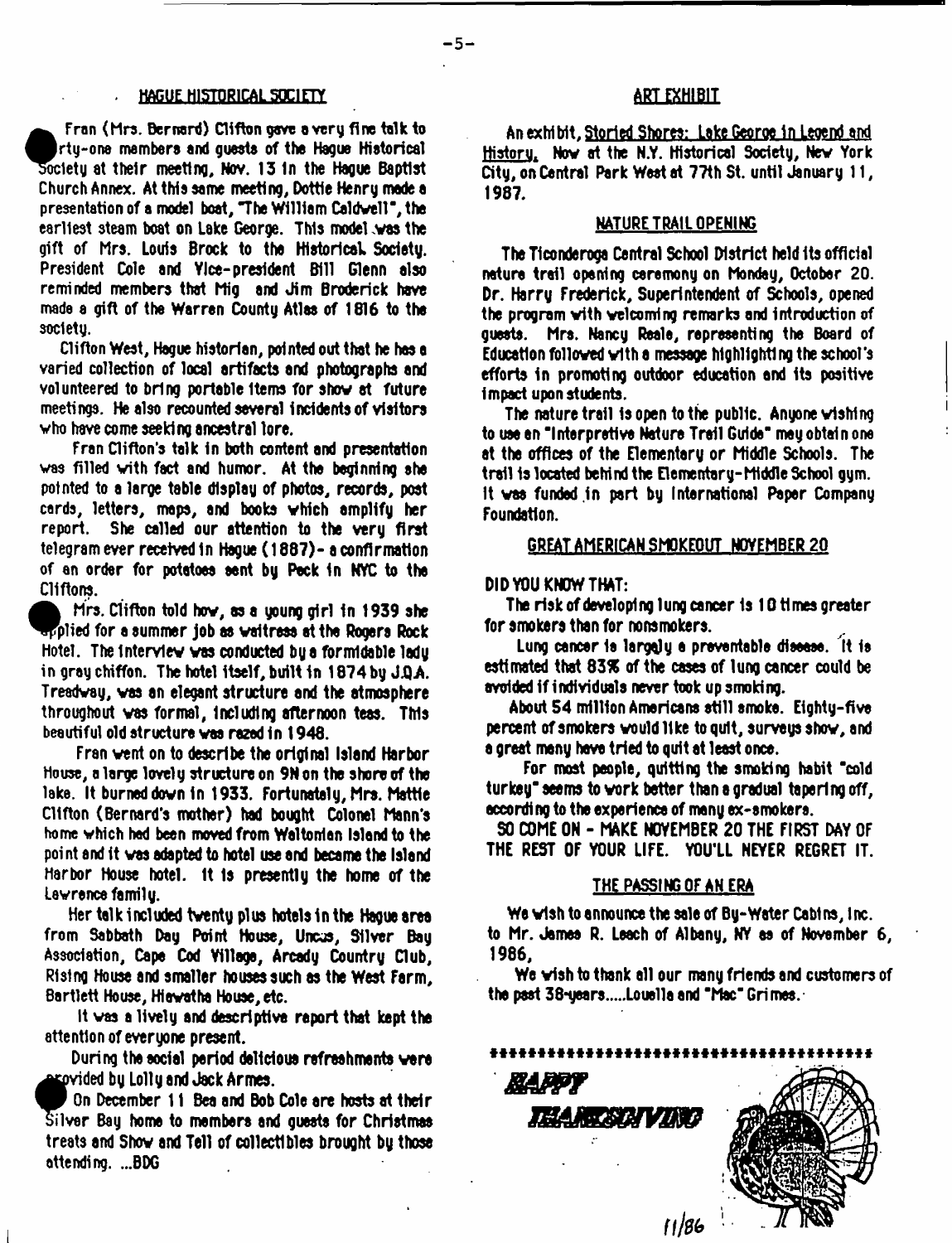#### YOTING RESULTS IN HAGUE

Though Governor Cuomo von en overwhelming majority in the state he did not fare as veil in Hague. 145 cast their votes for him vhile 170 for Republican candidate O'Rourke and 8 for Right to Life Candidate Denis £. Dillon. Nell Kelleher, assemblyman, vith no opposition, got 257 votes, the highest single vote getter. Gerald Solomon, Republican representative polled 235 and Ronald Stafford, State Senator, 255. 22 of hr. Kelleher's votes were on the Right to Life ticket, as vers 9 of Solomon's. D'Amato von handily vith a total of 243 votes.

#### **DKG'S AT HOSES-LUDIM6TQN HOSPITAL**

Thera have been many different attempts by the government and by hospitals themselves to keep hospital costs manageable for all patients. The DRG system is the most recent. Essentially, it takes a national viev of the costs of hospital care in order to determine hov much a hospital gets paid towards the actual expense of caring for you and all other Medicare patients. Eventually the DRG system will apply to all hospital patients.

HOW DOES THE SYSTEM WORK? The letters D.R.G. stand for Diagnostic Related Group. There are separate DRG's for pneumonia, for eye problems, for broken bones - for 468 different categories of illnesses and injuries. The DRG system assumes that everone vith a similar medical problem will use about the same amount of medical resources, and that therefore the care for those similar problems should cost about the same amount. Once your physician has disgnosed your medical problem. the information is fed into a computer and a DRG code assigned. Based on that code, the amount that will be paid to Moses-Ludington Hospital for your care is determined. Your portion of the bill, as a Medicare patient, will not change.

WHAT DOES THIS MEAN TO YOU? You are unique. There is nobody else exactly like you, and vhen you need Moses-Ludington Hospital's services, be assured that ve want to take care of you as an individual. Thats how it has always been here at Moses-Ludington Hospital, and ve do not intend to change. In figuring out your bill, however, ve need to find out hov much alike you are to all other people nationwide vho have had the same kind of injury or illness you have nev.

If you have a certain type of pneumonia, for example, we will be concerned about your pneumonia. At the same time, all others vho have had similar pneumonia In the pest year will also concern us, because Moses-Ludington Hospital will be paid for your care based on an average of vhat 1t cost to care for them vhen they were sick.

As a Moses-Ludington Hospital patient, you can be sure that our standards will not change. Superior care at the lowest possible cost is a Moses-Ludington Hospital tradition.

If the DRG system is not clearly explained or you have additional questions, please call Ellen Ellor, Social Services at 585-2831......CAF, Moses Ludington Hospital.

# APA ALLOCATES LOCAL PLANNING FUNDS

Allocation of \$150,000 in 1986-87 Local Planning Assistance Funds by the Adirondack Park Agency to support activities in 29 tovns and villages vas announced October 31 by Executive Director THomasA. Ulasevtcz.

"Interest end action in planning at the local level continues to be a vital part of providing direction to our region." Ulasevicz said. "Eleven of the 12 communities vith Agency-approved programs The Agency is allocating. approximately 25 percent of the local assistance funds to them.

"Roughly one-fifth of the funds, \$29,000, will provide financial support to tovna end villages for basic planning efforts, such as drafting a long range plan, subdivision regulations or site plan review lavs,' Ulasevicz said.

Haque will receive \$4,000 as its share.

#### \*\*\*\*\*\*\*\*\*\*\*\*\*\*\*\*

The monthly service charge on electronic alert systems for people participating in an emergency response system veering a device ' that can activate a home monitor without connection to the telephone line, will no longer be required to pay any locality mileage charges. Call the number shown on your home phone bill and give the representative the name and telephone number of your emergency response center.<br>\*\*\*\*\*\*\*\*\*\*\*\*\*\*\*\*\*\*\*\*\*

# **ATTENTION YOUNG MALES**

Young men approaching age 18 should be evere that Federal Student-aid and Job-training benefits may be denied those vho fail to register vith Selective Service.

For more Information call 1-800-621-5388.

#### LET US GIVE THANKS FOR A BOUNTY OF PEOPLE

For children who are our second planting, and, though they grow like weeds and the wind too soon blows them away, may they forgive us our cultivation and fondly remember where their roots are.

For generous friends...with hearts...and smiles as bright as their blossoms.

For feisty friends as tart as apples.

For continuous friends, who. like scallions and cucumbers, keep reminding us that weVe had them.

For crotchety friends, as sour as rhubarb and as indestructible.----Max Coots

M/86



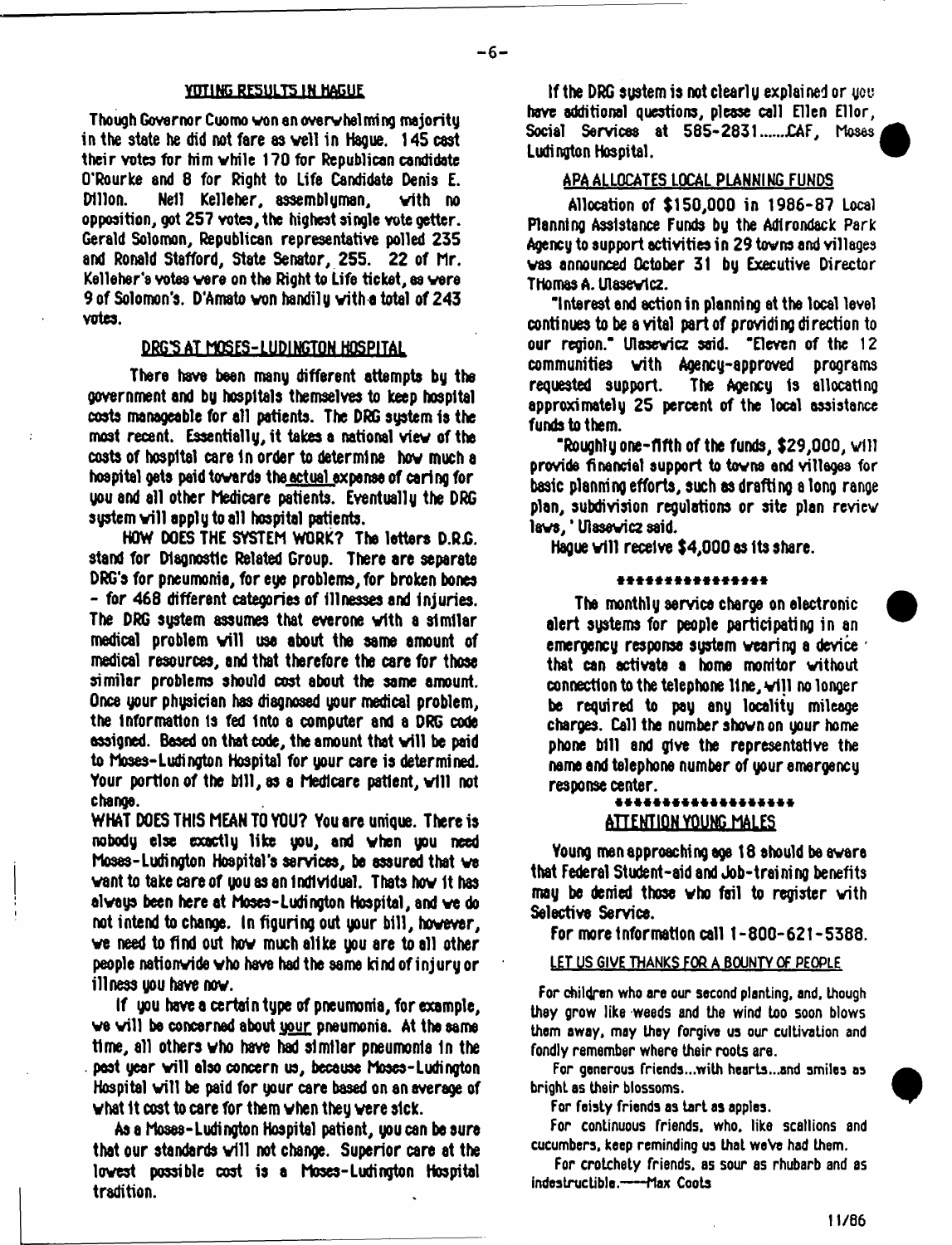#### **SOUNDINGS**

- BORN A boy, Joshua Robert, to Scott and Alice Patchett W. Milford, NJ, on October 23. Grandparents are Mr. & Mrs. Robert Patchett, Trout Houae Village, Hague.
- BORN A boy, Wyatt Barnett, to Pam and Myles Peterson of Berlin, MA and Hague, on October 29 in Worcester. Grandparents are Jack and Dolly Kennedy, Hague.
- MARRIED Britton Muldoon, daughter of Evert and Georgina Lindquist, Hague, to Richard Berta, Long Beach, CA on October 11 in Palos Verdes, CA.
- MARRIED Jerome F. Holub, son of Mr. & Mrs. Jerome F. Holub, Berkley Heights, NJ to Robin K. Meek, daughter of Mr. & Mrs. Gerald Meck of Mertstown, PA. on October 25 in Topton, PA. Mr. Holub is the grandson of Mr. & Mrs. Jack Kennedy, Hague.
- MR. & MRS. GEORGE HANNA, Sabbath Dau Point will celebrate their Golden Wedding (50th)Anniversary on November 21,1986. CONGRATULATIONS.
- DIED Josephine C. Glading, 95, long time summer resident of Hague, In Laconia, NH on October 13. Her son, John is a resident of Hague.
- DIED Ruth Weismann Hunt, Hague and Miami, FL, on October 25 in North Miami. She is survived by tvo sons and a sister, Jane Waltt of Sabbath Day Point and CT.
- ANNA BUSICK, LISA COBB and JULIE COOKE were among the eighth grade students vho have excelled in art throughout their school years and vere selected for the Studio in Art class, a high school course offered on the 8th grade level.

ROSEMARIE SERDINSKY has opened a shov room, Adirondack Floral Decor, on Montcalm St. across from the FI rehouse In Ticonderoga. She has been operating Rosie's Posies in Hague and is expanding her business to include plush toys, doll houses and furniture, wall decor, silk and dried floral arrangements and many gift ideas. Stop in and say hello.

Delegating vork works providing the one delegating works too. ....Robert Half

**\***

Omitted from the roster of participants In fall sports at the Ticonderoga High School vere ALISON PORTER, e JY cheerleader and JANET AND AMY ROSS, members of the Gymnastics Team. We ere sorry for this omission.

# HONORABLE HARVEY E. YAW'S TWO STORIES

When congratulated on his latest honor  $-$  a plaque from the Town Board in appreciation of his years of service as our Tovn Justice - Harvey Yav told us his next project, at age 83 will be two books: one about his \*62 years and 3 months" of married life vith Lillian Becker Yaw, formerly of Morgan St., Bennington, YT; and one about his 12 years experience as Tovn Justice in Hague.

He Is vorklng on the marriage story first. Asked if he vould veave the tvo together, he said "no. I always kept them completely separate."

For a sample of Harvey's crisp vriting style, see his synopsis in August '85 Chronicle, p.2....HYS

### FIRST MARKING PERIOD HONOR ROLL

The following students from Hague have been listed on the Honor Roll for Ticonderoga High School's first marking period: First Honors: RENEE LAROCK; JASON PLASS

Second Honors: AMI BUSICK, CHERYL COBB, MICHELLE GQETSCH, JOHN HAYES, EDWARD MAY, AMY MCKEE, JANET ROSS, AMBER STULL, BETHANY WELLS,

The Hague Chronicle Staff congratulates all of these students in their achievements, djh

#### BAPTIST SILVER TEA

On November 21 from 1 - 4 PM, the Baptist vomen will hold their annual SILYER TEA. This is one of the social events of the season in the town of Hague and is one of the major fund raisers for the vomen's organization. Tea and cookies will be served. Featured will be crafts, balsam decorations, tree trimmings and baked goods.

#### CHRISTMAS SALE

St. Mary's Auxiliary is holding their annual Christmas "GIFTS AND GOODIES" Sale on Saturday, December 6, 1986 from 10:00 AM to 2:00 PM in St. Mary's School. There will be tables of crafts, white elephant, baked goods, toys, religious articles and a "fun-filled cake-valk. If anyone vishea to special order any religious items, please contact Joyce Mjaatvedt, 585-3347 or Nancy Barron, 585-7354.